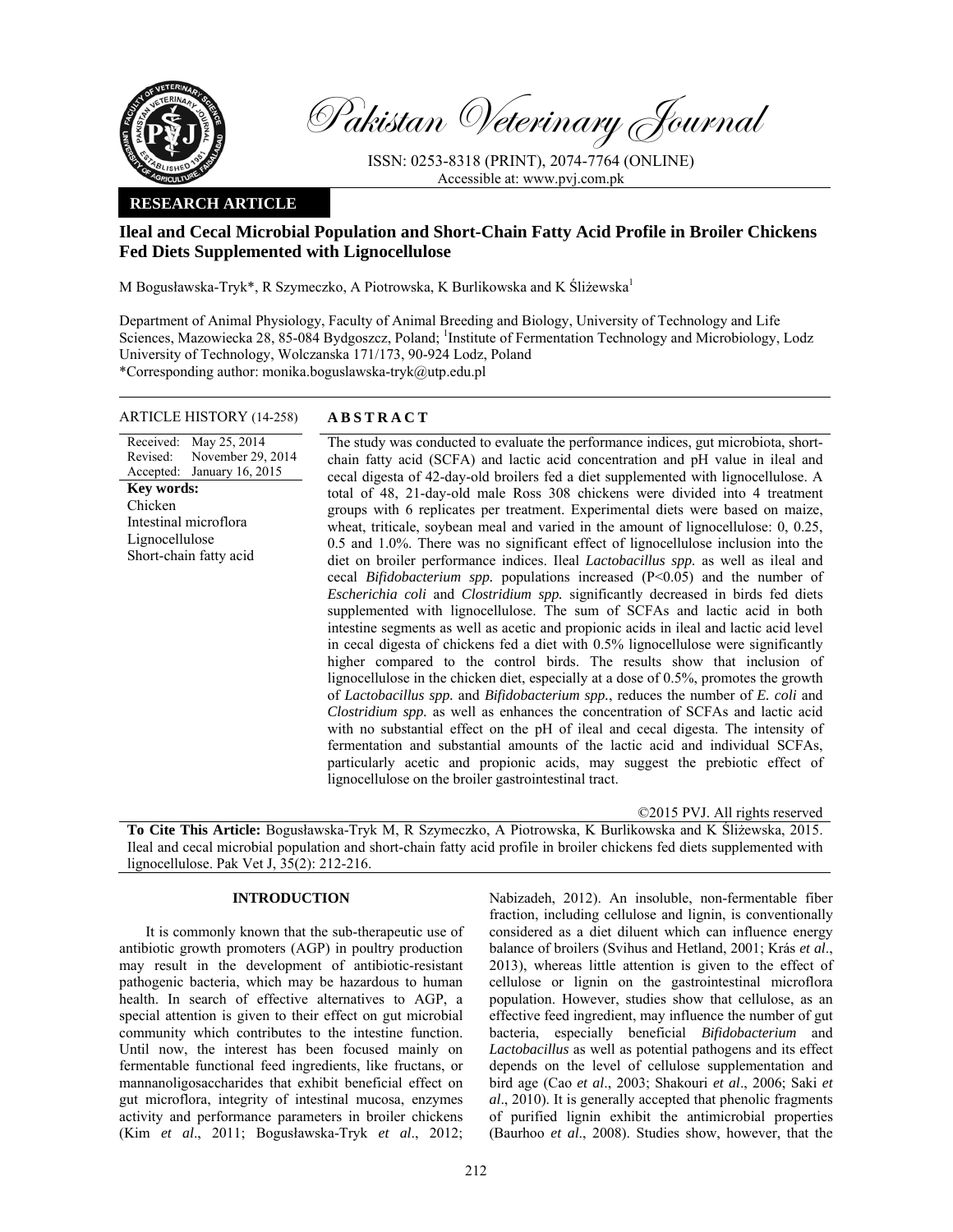inclusion of a low level (1.25%) of purified lignin promotes the growth of beneficial bacteria (*Lactobacillus*  and *Bifidobacterium*), lowers the *E. coli* population in the ceca and improves gut integrity, and in this aspect it turns to be a potential replacement for AGP in broiler diets (Baurhoo *et al*., 2007a,b). It can be assumed that the beneficial influence of cellulose and lignin on the intestinal microbiota will affect the fermentation profile and composition of SCFAs in the intestinal digesta, which play an important role as an energy source for the peripheral tissues and colonocytes and affect the glucose and protein metabolism in the liver (Bogusławska-Tryk *et al*., 2012). To our knowledge, there is a lack of information about the effect of cellulose or lignin on the SCFA profile in the gastrointestinal tract of broilers. Moreover, there were no studies evaluating the effect of lignocellulose on bacterial population and fermentation intensity in the gut. Therefore, the purpose of the present study was to determine the effect of supplementation of a broiler diet with lignocellulose on the microflora, SCFAs and lactic acid content in ileal and cecal digesta as well as growth performance in broiler chickens.

### **MATERIALS AND METHODS**

**Birds and diets:** All animal care procedures were approved by the Local Ethical Committee on Animal Testing at the University of Technology and Life Sciences in Bydgoszcz. A total of 48 twenty one-day-old male Ross 308 broiler chicks were obtained from a commercial farm. After delivering to the biological tests laboratory with automatically controlled humidity, temperature and air exchange, chickens were weighed and allocated to one of four treatments (n=12). Two birds were housed in one metabolism cage (6 replicates per treatment). The chickens were provided with continuous light and reared according to the technological recommendations for the breed. During the 3-week experiment (from 21 to 42 d of age) all birds had free access to water and were fed *ad libitum* an antibiotic and coccidiostats-free standard finisher mixture based on maize (24.1%), wheat (23.1%), triticale (23.6%), and a soybean meal (23.8%) supplemented with soybean oil, essential amino acids, vitamin and mineral premix and Ronozyme phytase (Nutrition Specification for Ross 308, 2007). Experimental diets varied in the amount of lignocellulose (Arbocel® RC, J. Rettenmaier & Söhne GmbH + CO) incorporated into the basal mixture: 0.0 (control group), 0.25, 0.5 and 1% as an expense of wheat. According to the manufacturer's data, the lignocellulose preparation contained about 70% acid detergent fiber (ADF) and 24% acid detergent lignin (ADL), the length of fiber fraction is 200-300µm and the water absorption is about 500-700%. The analyzed chemical composition and fiber fractions of experimental diets are presented in Table 1. The density of ME/kg of diets was calculated from the analyzed chemical composition according to the DLG standard (Anonymous, 1999).

**Experimental procedures:** The body weight of individual chickens, feed intake and feed conversion (FCR) within each replicate group were measured at the  $42<sup>nd</sup>$  day of age. FCR was determined as the ratio between

the feed intake and weight gain. European Efficiency Index (EEI) was calculated for each replicate as follows:

EEI = (livability  $\times$  live weight, kg / length of rearing period, days  $\times$  FCR)  $\times$  100

At the 42<sup>nd</sup> day of age after BW measurements, all chickens were stunned and killed by decapitation and gastrointestinal tracts were quickly removed. The samples of the digesta from the ileum (from Meckel's diverticulum to the ileocecal junction) and the ceca were immediately collected from each bird into sterile tubes, pooled (1 digesta sample from the ileum and 1 sample from ceca / metabolic cage) and put on ice until they were delivered to the laboratory for enumeration of bacterial population, for SCFA and lactic acid analyses. The pH of fresh ileal and cecal digesta were measured using pH-meter CP-411 (Elmetron, Poland).

**Analytical methods:** The dietary content of dry matter, crude protein, fat, fiber, ash and dry matter content in ileal and cecal digesta were determined in duplicate according to AOAC (1990). The concentration of neutral detergent fiber (NDF), ADF and ADL was analyzed according to the Van Soest method (1963) using the fiber analyzer (ANKOM 220, US).

The quantitative determination of microbiota of ileal and cecal digesta was performed by the standard Koch's plate method. The samples were suspended in buffered 1% peptone water (1:9 w/v), then serial decimal dilutions were prepared. The following bacteria species were identified with the original medium (MERCK, Germany): the total number of aerobic and anaerobic bacteria on Plate Count agar; *Lactobacillus spp.* on MRS agar; *Escherichia coli* on Chromocult TBX agar; *Bifidobacterium spp.* on RCA agar and *Clostridium spp.*  on DRCM agar. All the plates, in triplicate, were incubated at 37<sup>o</sup> C. Total aerobic bacteria, *Lactobacillus spp.* and *E. coli* were incubated under aerobic conditions for 48, 72 and 24h, respectively; total anaerobic bacteria for 48h and *Bifidobacterium spp.* and *Clostridium spp.* for 72h, in the Ruskinn Concept 400 anaerobic chamber (Biotrace International, UK).

SCFA (formic, acetic, propionic and butyric) and lactic acid concentration in digesta samples was determined in duplicate using HPLC system (Thermo Scientific, USA) equipped with refractive index (RI 150) and ultraviolet (UV, wavelength 210 nm) detectors. Analyses were performed using a BioRAD AMINEX HPX-87H (300 x 7.8 mm) column (Hercules, USA). Sulfuric acid (0.005M) was used as a mobile phase with a flow rate of 6  $\mu$ l/min. The total run time was approximately 40 min, at a column temperature 60° C. All the solutions were filtered through  $0.22 \mu m$  syringe filters and a sample of 10 µl volume was injected into the HPLC system to provide standard curves. The concentration of individual SCFAs and lactic acid was estimated using external standard solution.

**Statistical analysis:** Data are expressed as means and SEM. The results were determined by one-way ANOVA and the differences between treatments were analyzed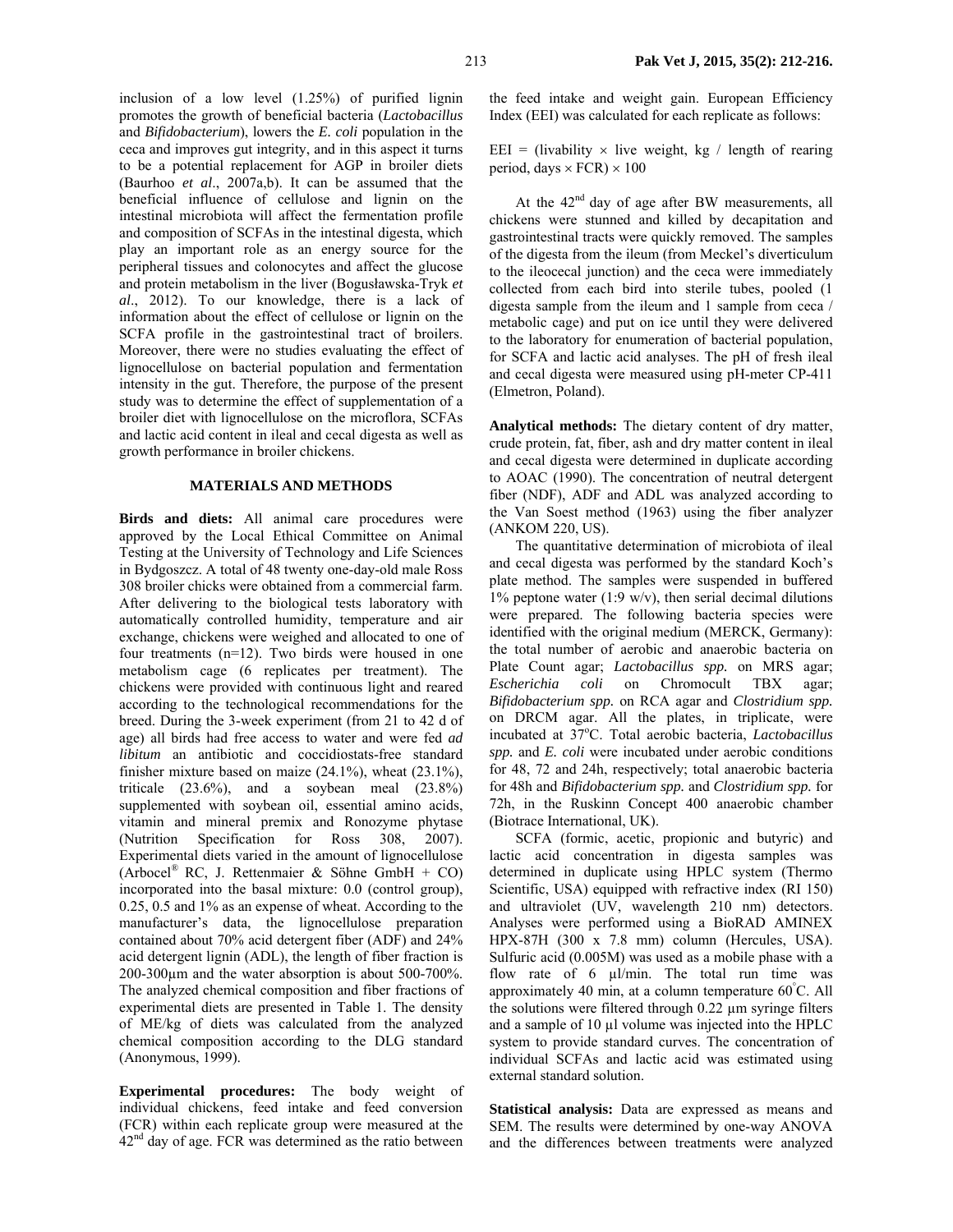*post hoc* by Tukey's test using STATISTICA 8 software (StatSoft, Inc<sup>®</sup>).

## **RESULTS**

During the whole experimental period, all broilers were healthy and the performance at the  $42<sup>nd</sup>$  day of age was satisfactory. There was no significant effect of lignocellulose inclusion into the diets on chicken body weight gain, feed conversion and EEI value (Table 2). The results of microbial counts determined in ileal and cecal digesta are shown in Table 3. There were no differences (P>0.05) in total aerobes and anaerobes population in ileal and cecal digesta but counts of *Lactobacillus spp.*, *Bifidobacterium spp.*, *E. coli* and *Clostridium spp.* were significantly affected by the presence of lignocellulose in the diets. There was an increase (P<0.05) in ileal *Lactobacillus spp.* as well as ileal and cecal *Bifidobacterium spp.* populations in broilers fed the diets containing 0.25, 0.5 and 1.0 % of lignocellulose compared to the control group. The number of *Escherichia coli* and *Clostridium spp.* was significantly lower in ileal and cecal digesta of chicks fed diets supplemented with 0.25 and 0.5% of lignocellulose than in the control birds.

Dry matter content, digesta pH, SCFA and lactic acid concentration in the intestine are shown in Table 4. Dry matter content and pH value were not affected (P>0.05) by lignocellulose inclusion, however there was a tendency for the lower pH value in chickens fed a diet with fiber addition, especially at the level of 0.5%. Supplementation of the diet with 0.5% lignocellulose significantly increased (approx. 63%) the sum of SCFAs and lactic acid in ileal digesta compared to the control group as well as in cecal digesta compared to the control and 1.0% lignocellulose diet (approx. 31% and 26%, respectively). Similarly to the sum of SCFAs and lactic acid, the level of all the examined individual SCFAs, except for butyric acid in the ceca, was the highest in ileal and cecal digesta of birds fed the diet with 0.5% lignocellulose. Significant differences in ileal digesta were detected in the acetic and propionic acids pool (0.5% lignocellulose vs. control and 0.25% supplemented diets), as well as in cecal digesta lactic acid content (0.5% lignocellulose vs. control and 1% lignocellulose). It should be mentioned that, generally, the addition of lignocellulose to the chicken diet, regardless of the dose, caused an increase in the formic, acetic, propionic and lactic acid content in ileal and cecal digesta as well as the butyric acid concentration in the ileal content.

#### **DISCUSSION**

To our knowledge, in the available literature, there is a lack of data concerning the effect of lignocellulose in broiler diets on growth, gut microbial population and bacterial fermentation activity. Previous studies focused on the effect of cellulose or lignin on bird production and physiological indices, and the results obtained are ambiguous. In the present study, inclusion of 0.25-1.0% lignocellulose did not affect the performance parameters. These results confirm the findings of most studies conducted in recent years with pure cellulose (Svihus and Hetland, 2001; Cao *et al*., 2003; Jiménez-Moreno *et al*.,

| Item                                                                    | Lignocellulose in the diet (%) |       |       |       |
|-------------------------------------------------------------------------|--------------------------------|-------|-------|-------|
|                                                                         | 0.0                            | 0.25  | 0.5   | 1.0   |
| Dry matter                                                              | 908.9                          | 906.9 | 907.9 | 905.7 |
| ME (MJ/kg)                                                              | 12.8                           | 12.9  | 12.8  | 12.8  |
| Crude protein $(N \times 6.25)$                                         | 195.7                          | 197.1 | 192.5 | 196.9 |
| Ether extract                                                           | 41.4                           | 40.5  | 41.1  | 40.6  |
| Crude fiber                                                             | 28.7                           | 29.2  | 30.0  | 32.3  |
| N-free extractives <sup>a</sup>                                         | 587.I                          | 576.7 | 582.6 | 575.8 |
| Fiber fractions:                                                        |                                |       |       |       |
| NDF                                                                     | 81.5                           | 81.1  | 86.6  | 90.5  |
| ADF                                                                     | 26.9                           | 29.0  | 32.8  | 36.6  |
| ADL                                                                     | 4.9                            | 4.9   | 5.3   | 6.7   |
| by difference: N-free extractives = dry matter – (crude protein + crude |                                |       |       |       |

 $fat + crude fiber + ash).$ 

**Table 2:** Performance indices (mean±SEM) of broiler chickens at 42 day of age

| <b>Indices</b>                         | Lignocellulose in the diet (%) |                  |                                  |                |  |
|----------------------------------------|--------------------------------|------------------|----------------------------------|----------------|--|
|                                        | 0.0                            | 0.25             | 0.5                              | $\overline{0}$ |  |
| Initial BW, g                          | $739\pm4.3$                    |                  | 729±3.38 735±1.25 728±3.53       |                |  |
| Final BW, g                            | 2422±87.33                     |                  | 2423±48.36 2436±50.87 2429±55.55 |                |  |
| Daily BW gain, g                       | 80.15±4.07                     |                  | 80.65±2.21 81.00±2.41 81.02±2.67 |                |  |
| FCR, kg/kg                             | $1.865 \pm 0.02$               | $1.876 \pm 0.03$ | 1.854±0.02 1.875±0.03            |                |  |
| FFI <sup>a</sup>                       | $620 \pm 26.22$                | $616 \pm 8.54$   | $626 \pm 17.86$ $618 \pm 22.13$  |                |  |
| <b>EEI - European Efficiency Index</b> |                                |                  |                                  |                |  |

2009), lignin (Baurhoo *et al*., 2007a,b) or lignocellulose (Farran *et al*., 2013) as a chicken diet supplement. However, Sarikhan *et al*. (2010) report that the addition of moderate amounts (0.25-0.75%) of an insoluble fiber concentrate, containing 86.5% ADF fraction, to a broiler diet can positively influence birds' growth and feed efficiency, mainly in the grower period.

It is widely known that both the density and diversity of bacterial population in the different segments of chicken's gastrointestinal tract significantly change with age. Moreover, this labile microflora can be influenced by many factors, like health status, maintenance conditions and diet composition (Lu *et al*., 2003; Shakouri *et al*., 2006; Rehman *et al*., 2007; Saki *et al*., 2010). The results of the current study demonstrate that the addition of lignocellulose can have a stimulatory effect on the growth of beneficial bacteria (*Lactobacillus spp.* and *Bifidobacterium spp.*) and limit the population of potential pathogens (*E. coli* and *Clostridium spp.*) in ileal and cecal digesta of 42-day-old broilers. The mechanism of lignocellulose action on bacterial population in the gastrointestinal tract is not fully understood. It can be assumed that it is the result of different action mechanisms of cellulose and lignin on the intestinal environment. It is documented that insoluble dietary fiber degradation (NDF fraction) by bacterial enzymes in chicks is about 35% (Jamroz *et al*., 2001) but the effect on microbial population results mainly from its physicochemical properties. The abrasive action of insoluble dietary fiber on the intestine mucosal surface favors the elimination of pathogenic bacteria capable of adhering to the mucus layer, such as *Clostridium perfringens* (Mateos *et al*., 2012). This effect, in turn, can support the growth of beneficial microbiota. The earlier studies demonstrate that the inclusion of cellulose to a broiler diet can modify gut microflora by stimulating the growth of *Lactobacilli* and *Bifidobacteria* (Cao *et al*., 2003; Saki *et al*., 2010). These microorganisms, through the release of bacteriocins, inhibit the further proliferation of pathogens in the gut (Kawai *et al*., 2004; O'Shea *et al*.,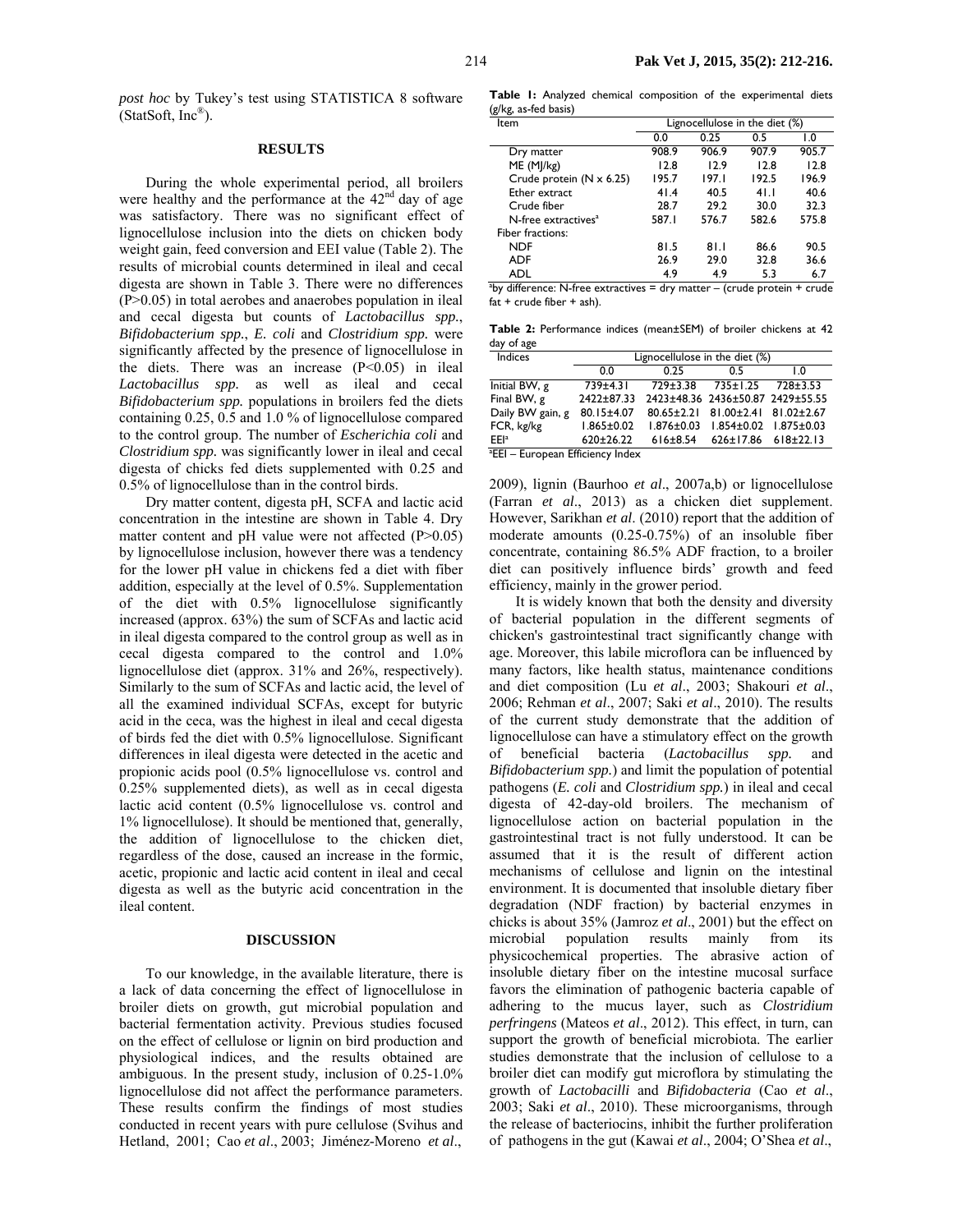Table 3: Microbial counts (log<sub>10</sub> CFU/g digesta) in ileal and cecal digesta of chickens fed diets supplemented with lignocellulose

|                                                                         | Lignocellulose in the diet (%) |                              |                         |                              |  |
|-------------------------------------------------------------------------|--------------------------------|------------------------------|-------------------------|------------------------------|--|
| ltem                                                                    | 0.0                            | 0.25                         | 0.5                     | $\overline{0}$ .             |  |
| Aerobes                                                                 |                                |                              |                         |                              |  |
| lleum                                                                   | $9.37 \pm 0.11$                | $9.42 \pm 0.08$              | $9.59 \pm 0.01$         | $9.57 \pm 0.03$              |  |
| Ceca                                                                    | $9.39 \pm 0.12$                | $9.44 \pm 0.08$              | $9.51 \pm 0.08$         | $9.43 \pm 0.04$              |  |
| Anaerobes                                                               |                                |                              |                         |                              |  |
| lleum                                                                   | $9.20 \pm 0.12$                | $9.36 \pm 0.09$              | $9.33 \pm 0.12$         | $9.29 \pm 0.09$              |  |
| Ceca                                                                    | $9.57 \pm 0.05$                | $9.56 \pm 0.09$              | $9.62 \pm 0.06$         | $9.51 \pm 0.06$              |  |
| Lactobacilli                                                            |                                |                              |                         |                              |  |
| lleum                                                                   | $7.94 \pm 0.03$ <sup>a</sup>   | $8.54 \pm 0.06^b$            | $8.62 \pm 0.09^b$       | $8.37 \pm 0.08^b$            |  |
| Ceca                                                                    | $8.16 \pm 0.03$                | $8.42 \pm 0.09$              | $8.40 \pm 0.14$         | $8.40 \pm 0.09$              |  |
| <b>Bifidobacteria</b>                                                   |                                |                              |                         |                              |  |
| lleum                                                                   | $7.95 \pm 0.00^a$              | $8.57 \pm 0.07^b$            | $8.59 \pm 0.09^b$       | $8.48\pm0.11^{b}$            |  |
| Ceca                                                                    | $8.21 \pm 0.05^a$              | $8.75 \pm 0.07^b$            | $8.77 \pm 0.05^{\circ}$ | $8.69 \pm 0.03^b$            |  |
| Escherichia coli                                                        |                                |                              |                         |                              |  |
| lleum                                                                   | $6.82 \pm 0.04$ <sup>a</sup>   | $6.25 \pm 0.13^b$            | $6.23 \pm 0.14^b$       | 6.5 $\pm$ 0.16 <sup>ab</sup> |  |
| Ceca                                                                    | $6.75 \pm 0.06^a$              | $6.23 \pm 0.13^b$            | $6.23 \pm 0.14^b$       | $6.67 \pm 0.07^a$            |  |
| Clostridia                                                              |                                |                              |                         |                              |  |
| lleum                                                                   | 5.78±0.04 <sup>a</sup>         | $5.38 \pm 0.08^{\circ}$      | $5.32 \pm 0.09^{\circ}$ | $5.59 \pm 0.10^{ab}$         |  |
| Ceca                                                                    | 5.79±0.03 <sup>a</sup>         | $5.42 \pm 0.08$ <sup>b</sup> | $5.36 \pm 0.08^b$       | $5.59 \pm 0.09^{ab}$         |  |
| Mean±SEM in a row with different letters differ significantly (P<0.05). |                                |                              |                         |                              |  |

**Table 4:** Dry matter content (%), pH value, short-chain fatty acids and lactic acid concentration (umol/g digesta) in ileal and cecal digesta of chickens fed diets supplemented with lignocellulose

| Measurements                                                            | Lignocellulose in the diet (%) |                                                       |                    |                                                         |  |
|-------------------------------------------------------------------------|--------------------------------|-------------------------------------------------------|--------------------|---------------------------------------------------------|--|
|                                                                         | 0.0                            | 0.25                                                  | 0.5                | 1.0                                                     |  |
| Dry matter                                                              |                                |                                                       |                    |                                                         |  |
| lleum                                                                   | $18.09 \pm 0.31$               | $18.64 \pm 0.24$                                      | 18.27±0.55         | $18.46 \pm 0.28$                                        |  |
| Ceca                                                                    | $18.23 \pm 1.19$               | 18.08±0.69                                            | 17.08±0.12         | 17.63±0.56                                              |  |
| pН                                                                      |                                |                                                       |                    |                                                         |  |
| lleum                                                                   | $6.58 \pm 0.25$                | $6.20 \pm 0.13$                                       | $6.01 \pm 0.27$    | $6.11 \pm 0.21$                                         |  |
| Ceca                                                                    | $6.08 \pm 0.15$                | $6.04 \pm 0.19$                                       | $5.74 \pm 0.14$    | $6.00 \pm 0.17$                                         |  |
| Formic acid                                                             |                                |                                                       |                    |                                                         |  |
| lleum                                                                   | $6.74 \pm 1.96$                | $9.34 \pm 2.61$                                       | $11.95 \pm 1.96$   | $8.04 \pm 1.30$                                         |  |
| Ceca                                                                    | $5.65 \pm 0.65$                | $6.30 \pm 0.87$                                       | $6.30 \pm 0.65$    | $5.87 \pm 0.43$                                         |  |
| Acetic acid                                                             |                                |                                                       |                    |                                                         |  |
| lleum                                                                   | $9.16 \pm 2.33$ <sup>ac</sup>  | $7.16 \pm 2.66^a$                                     |                    | $19.98 \pm 1.83^{\circ}$ 18.32 $\pm$ 2.83 <sup>bc</sup> |  |
| Ceca                                                                    | $29.31 \pm 3.16$               | $30.14 \pm 4.33$                                      | $32.81 \pm 4.16$   | 25.98±3.00                                              |  |
| Propionic acid                                                          |                                |                                                       |                    |                                                         |  |
| <b>Ileum</b>                                                            | $3.78 \pm 1.48^a$              | $9.72 \pm 3.64^{ab}$                                  | $17.41 \pm 2.83^b$ | $9.18 \pm 3.10^{ab}$                                    |  |
| Ceca                                                                    | $22.00 \pm 2.16$               | 24.97±0.81                                            | $26.05 \pm 2.02$   | 23.76±0.81                                              |  |
| Butyric acid                                                            |                                |                                                       |                    |                                                         |  |
| lleum                                                                   | $4.54 \pm 1.36$                | $5.22 \pm 1.02$                                       | $5.33 \pm 1.02$    | $4.54 \pm 0.68$                                         |  |
| Ceca                                                                    | $6.70+0.57$                    | $6.58 + 0.45$                                         | $6.36 \pm 0.57$    | $5.79 \pm 0.23$                                         |  |
| Lactic acid                                                             |                                |                                                       |                    |                                                         |  |
| lleum                                                                   | $28.75 \pm 4.11$               | $29.64 \pm 5.33$                                      | $31.64 \pm 2.33$   | $29.53 \pm 1.22$                                        |  |
| Ceca                                                                    | $60.28 \pm 2.00^a$             | $82.48 \pm 7.22^{ab}$                                 | $90.48 \pm 8.21^b$ | $67.16 \pm 2.78$ <sup>a</sup>                           |  |
| Sum of SCFA and lactic acid                                             |                                |                                                       |                    |                                                         |  |
| lleum                                                                   | 52.97±7.17 <sup>a</sup>        | $61.08 \pm 8.67$ <sup>ab</sup>                        |                    | $86.31 \pm 4.32^b$ 69.61 ± 3.61 <sup>ab</sup>           |  |
| Ceca                                                                    |                                | 123.94±4.75ª 150.47±10.07ªb 162.00±8.78b 128.56±4.69ª |                    |                                                         |  |
| Mean±SEM in a row with different letters differ significantly (P<0.05). |                                |                                                       |                    |                                                         |  |

2012). Moreover, polyphenolic compounds of lignin can cause bacterial cell membrane disintegration and in this way inhibit the growth of microorganisms in the digestive tract (Baurhoo *et al*., 2008). Nelson *et al*. (1994) reported that Alcell lignin, both *in vivo* and *in vitro* reduced growth of aerobic bacteria and intestinal translocation of pathogenic bacteria in mice. Previous studies demonstrate that the positive effect of cellulose and lignin on ileal and cecal microflora is dose-dependent. Cao *et al*. (2003) reported that the high level of alpha-cellulose (10%) in the chicken diet significantly enhanced cecal *Bifidobacteria* and *Lactobacilli* amounts compared to 0 and 3.5% cellulose groups but did not affect the number of *Clostridia* and *Enterobacteriaceae*. The studies performed by Baurhoo *et al*. (2007a,b) show that the addition of a low level (1.25%), but not high level (2.5%) of purified lignin, significantly increased the cecal population of lactic acid bacteria compared with the antibiotic-free diet.

Moreover, both levels of lignin reduced the cecal *E. coli* populations in birds challenged with pathogenic strains of *E. coli*, and this effect was dose related (Baurhoo *et al*., 2007a). In the present study, relatively low levels of fiber were used and the most beneficial effect on ileal and cecal microflora was observed in the birds fed a diet with 0.5% of lignocellulose.

The previous studies indicate large variations in SCFA concentration (11.9-191.4 µmol/g digesta) and pH values (5.0-7.1) in intestinal content which depend mainly on chicken age, diet composition, dietary fiber type and its fermentation degree (Marounek *et al*., 1999; van der Wielen *et al*., 2000; Rehman *et al*., 2007; Jiménez-Moreno *et al*., 2009). However, there is a lack of information regarding the SCFA profile in birds fed diets supplemented with lignin or cellulose. In our study, the beneficial microbial population in the gut results in a lower pH, the highest concentration of lactic, acetic and propionic acids as well as sum of SCFA and lactic acid in ileal and cecal digesta in chickens fed the diet with 0.5% of lignocellulose. It is probably due to more intense fermentation of a dietary fiber as a result of the increased population of lactic acid bacteria in the gut. The increase of concentration of acetic and propionic acid in the gut digesta is a desirable effect. It is documented that propionate, acetate and formate *in vitro* have a toxic effect on some pathogenic bacteria (Cherrington *et al*., 1990; van der Wielen *et al*., 2000). According to van der Wielen *et al*. (2000), there is a significant negative correlation between acetate concentration and counts of *Enterobacteriaceae* in broiler ceca.

**Conclusion:** The results of the study show that the inclusion of low amounts of lignocellulose to a chicken diet promotes the growth of *Lactobacillus spp.* and *Bifidobacterium spp.*, reduces the number of *E. coli* and *Clostridium spp.* as well as enhances the concentration of SCFAs and lactic acid with no substantial effect on the pH of ileal and cecal digesta. The composition of intestinal microflora, intensity of fermentation and substantial amounts of the individual SCFAs, particularly acetic and propionic acids as well as lactic acid, may suggest the prebiotic effect of lignocellulose on the broiler gastrointestinal tract. Since the effect of lignocellulose on intestinal microbial population and SCFA profile in chickens was not studied previously, further investigations are necessary to confirm the results of the present experiment.

**Author's contribution:** MBT and RS conceived the idea and designed experiment, analyzed and interpreted the data. AP and KB conducted the experiment, analyzed and interpreted the data. K.Ś analyzed the digesta samples. All the authors critically revised the manuscript and approved the final version.

#### **REFERENCES**

- AOAC. Official Method of Analysis, 1990. 15<sup>th</sup> Ed. Association of Official Analytical Chemists, Arlington, VA, USA.
- Anonymous, 1999. Gesellschaft für Ernährungsphysiologie. Empfehlungen zur Energie- und Nährstoffversorgung der Legehennen und Masthühner (Broiler), DLG-Verlag, Frankfurt.